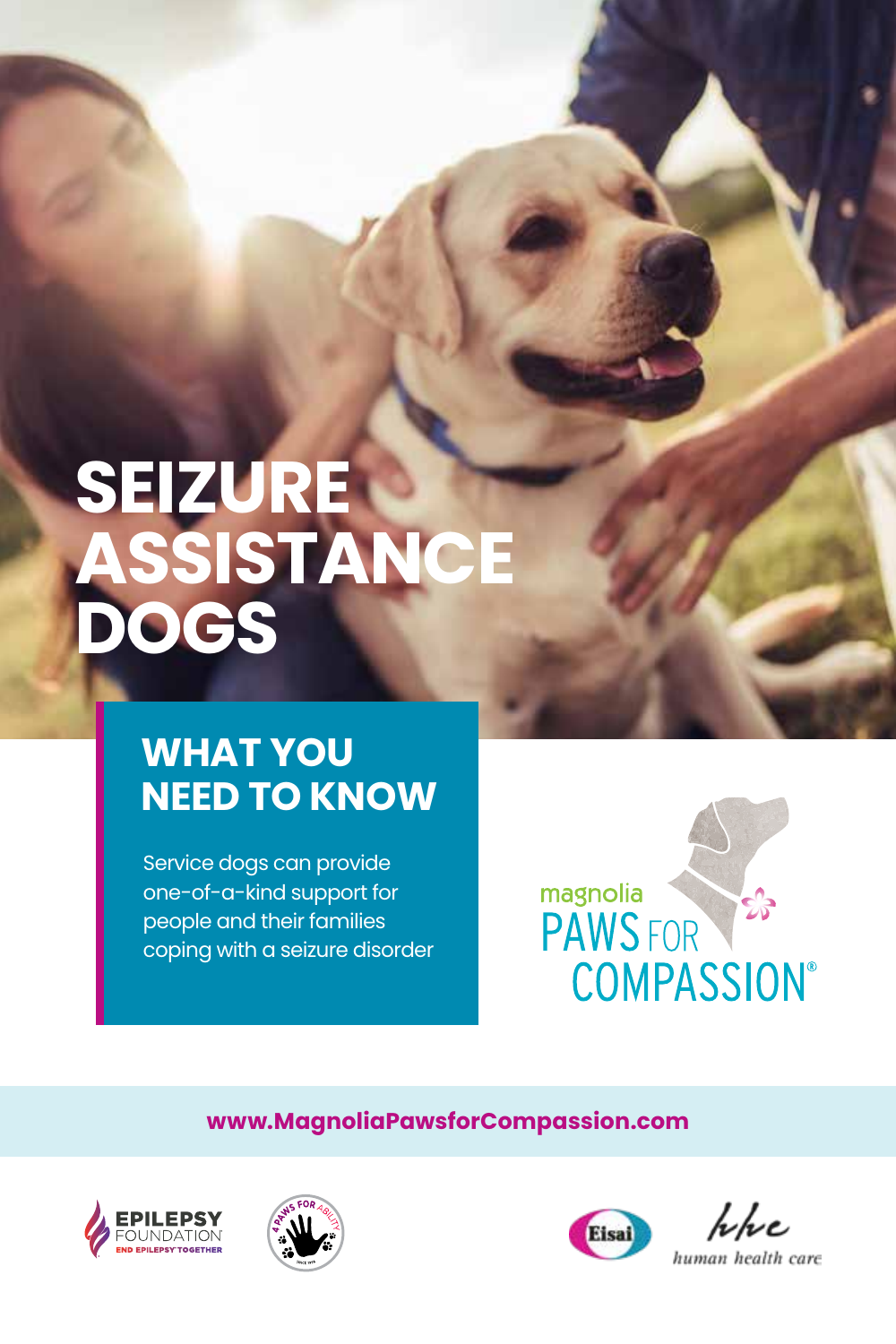





## **ABOUT MAGNOLIA** *PAWS FOR COMPASSION®*

Living with a seizure disorder can be physically and emotionally challenging, often resulting in feelings of depression, isolation and loneliness for the person living with the condition. Family members and caregivers often live with stress, worry and anxiety as well.

Created by Eisai Inc. in partnership with the Epilepsy Foundation and 4 Paws for Ability, Magnolia *Paws for Compassion* seeks to increase access to animal assistance and raise awareness of the many benefits that service and therapy dogs can provide to those coping with an illness, such as epilepsy or a seizure disorder.



In partnership with Eisai, the Epilepsy Foundation conducted a survey with over 800 respondents to understand what families coping with epilepsy want to know about seizure dogs and canine assistance.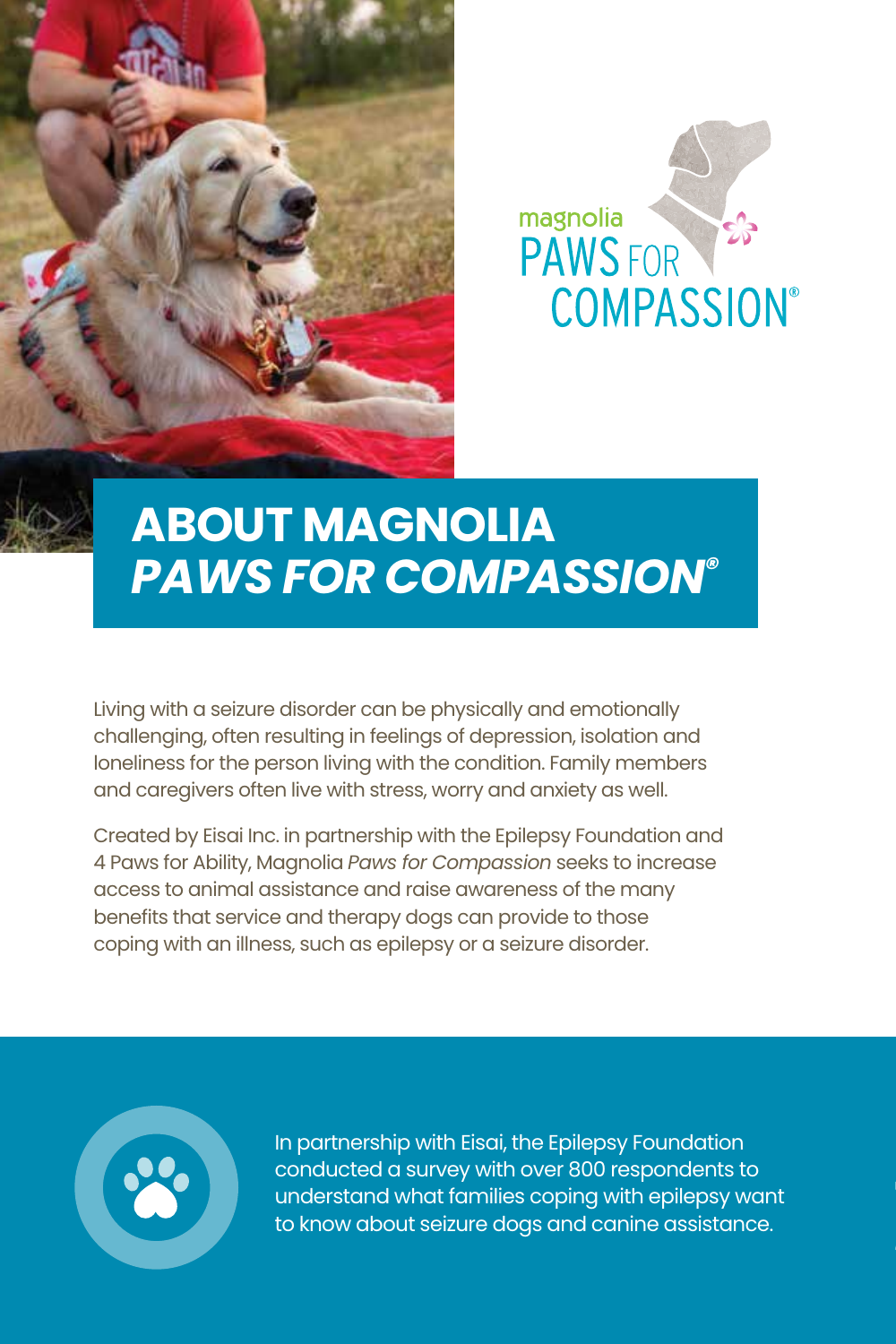## **SEIZURE DOGS RECEIVE INTENSIVE TRAINING**

Seizure assistance dogs undergo intensive training to respond to a seizure in someone who has epilepsy or a seizure condition. Training for service dogs varies among service dog training organizations, and there is currently no standard process. Agencies such as 4 Paws for Ability provide training and placement of quality, task-trained service dogs. Training typically follows these stages:



#### **Puppy enrichment:**

From birth, service dog puppies begin to experience the world and prepare for their job ahead.



#### **Foundational skills and socialization:**

During these phases, puppies learn basic commands, spend time with people and are introduced to different environmental settings, to help with socialization.

#### **Advanced training:**



Dogs will learn service skills and participate in activities such as tracking, medical alert, retrieval and hearing. Based on where the dog excels, it will be matched to a partner with these specific needs.



of respondents were looking for information on how to find or train a seizure assistance dog.

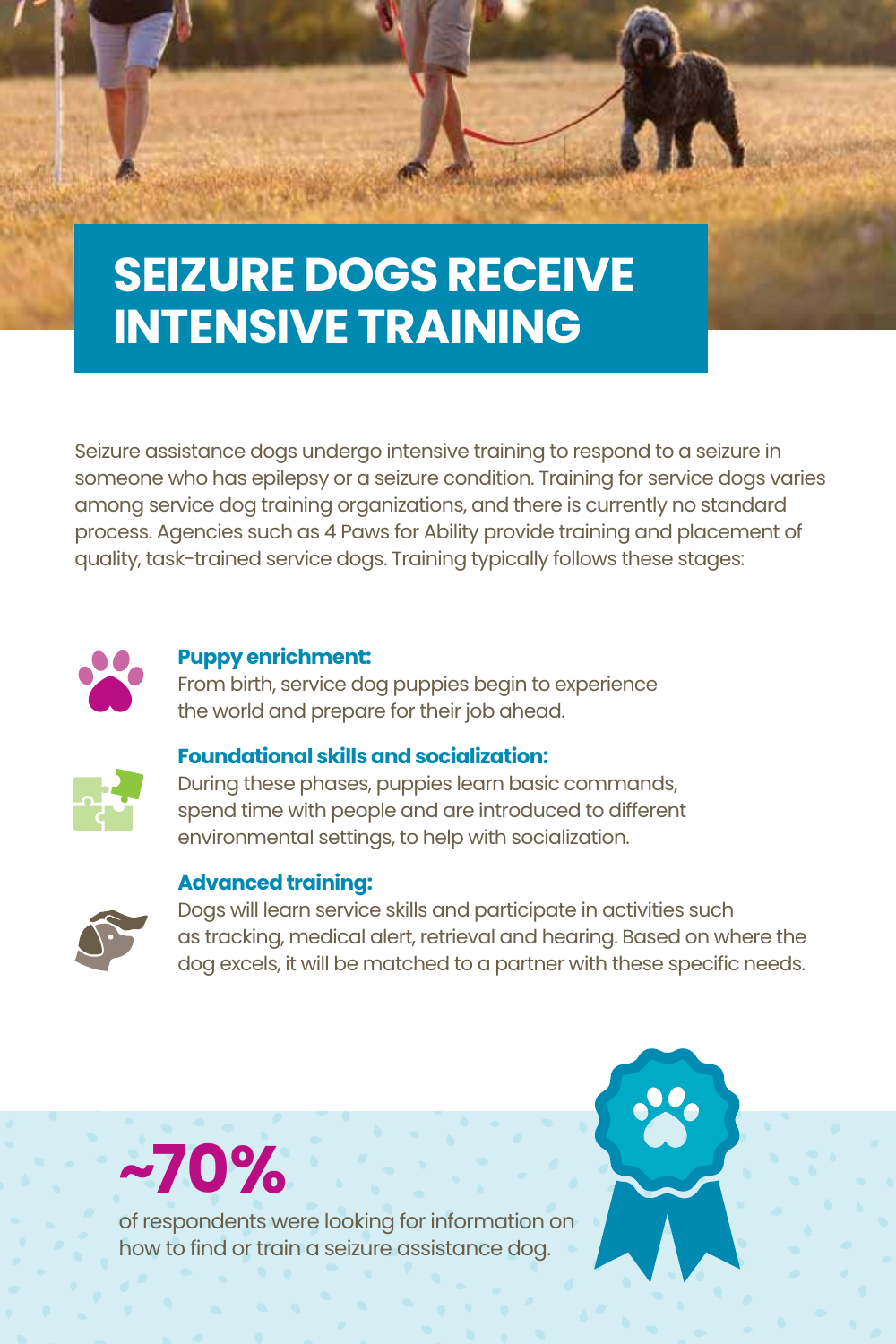### **COST FOR SEIZURE ASSISTANCE DOGS**

Costs can vary drastically to train and place a service dog with a disabled child. Cost variations depend upon whether the service dog organization breeds and trains the dog on-site, in addition to specifics around the training process and training equipment, medical care and food.

**PRESS** 

**For more information on the cost of obtaining a service dog through our partner, 4 Paws for Ability, visit4PawsForAbility.org.**

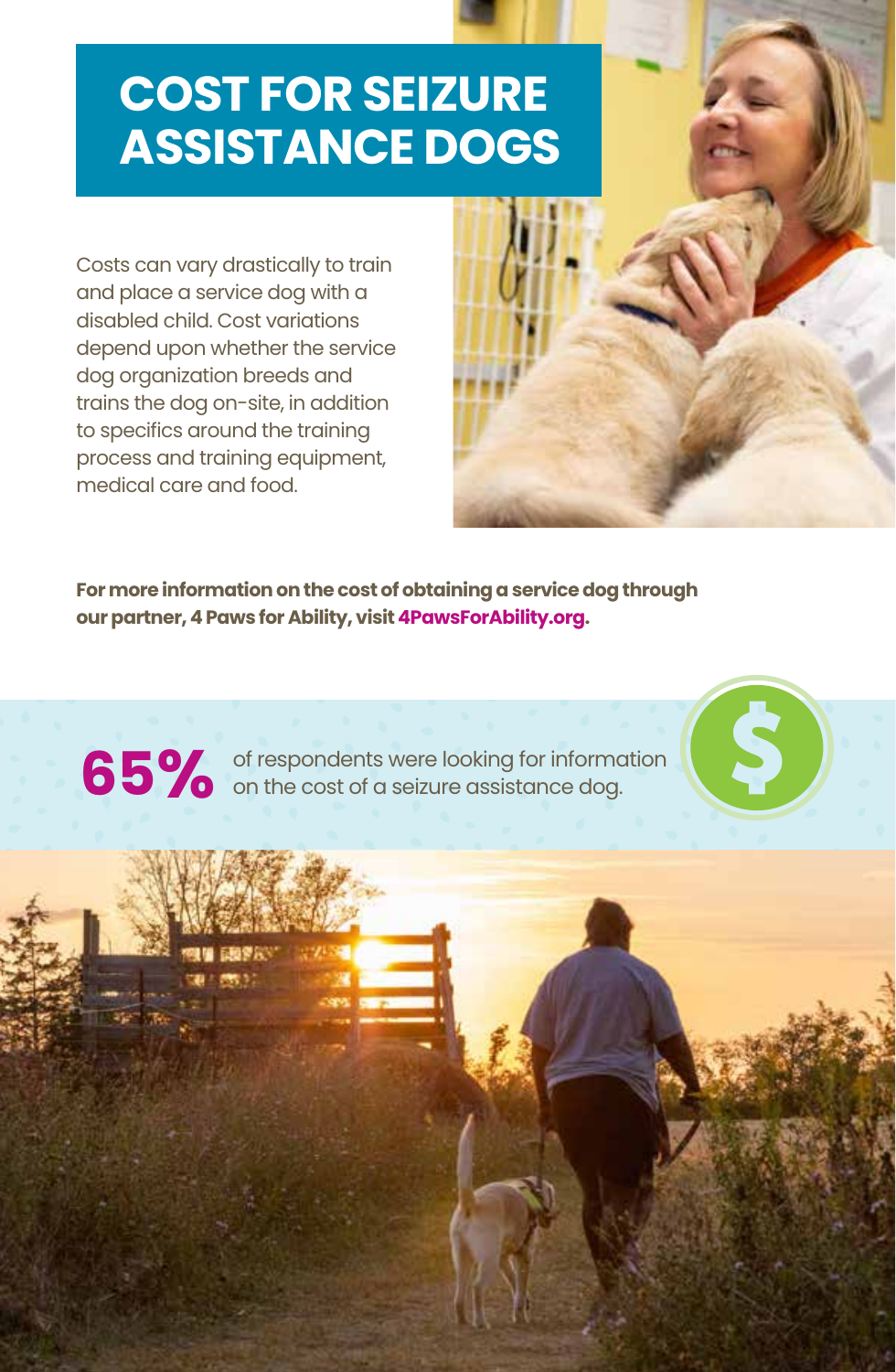#### **ASSISTANCE IN ACTION**

#### **HOW SEIZURE DOGS CAN HELP**

A seizure assistance dog is specifically trained to respond to a seizure by alerting an individual's family when they are having a seizure. Some learn to lie next to the person having a seizure, while others may bark. Being alerted when a seizure occurs may help provide comfort and peace-of-mind to families and caregivers as well as those living with a seizure condition.

For children with epilepsy, seizure dogs can also provide a measure of comfort for the child, help with distraction during medical procedures, such as blood tests, and be incorporated in a therapy session to enlist the child's participation.

Beyond their role to alert for seizures, seizure dogs may also offer companionship for their partners and peace-of-mind for their families.

# **>50%**

of survey respondents were looking for additional information on how a seizure assistance dog can help support a person with epilepsy.